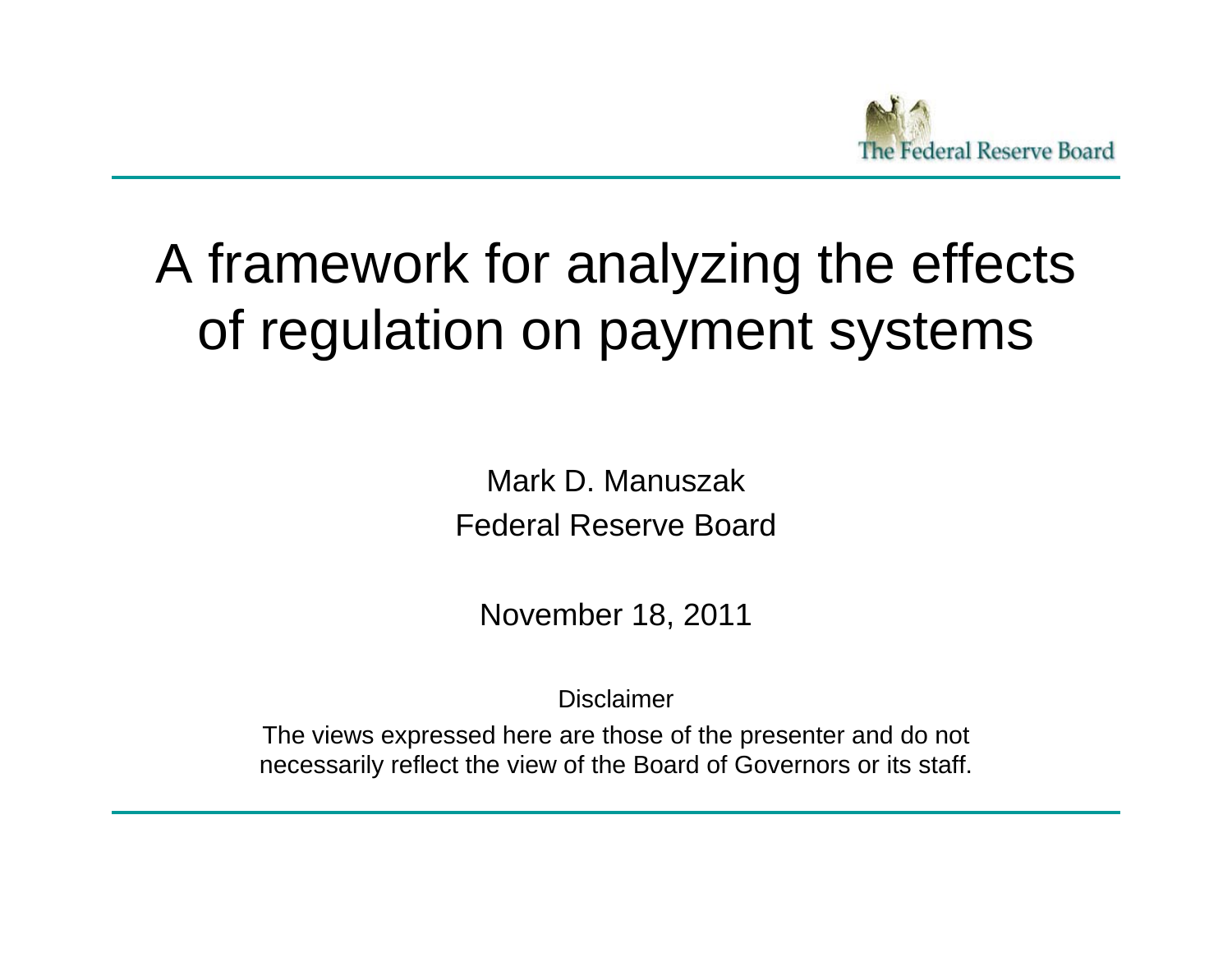November 18, 2011

Incentives of many parties matter

- **Many different parties** 
	- End users
	- Banks
	- **Other intermediaries**
- Making many different decisions
	- Payment choice
	- $\textcolor{red}{\bullet}$  Pricing
	- **Product offerings and features**
	- Fraud avoidance and mitigation activities
	- **Investments**
- **Eacing different incentives**

Regulation can affect incentivesand responses of various parties in different ways

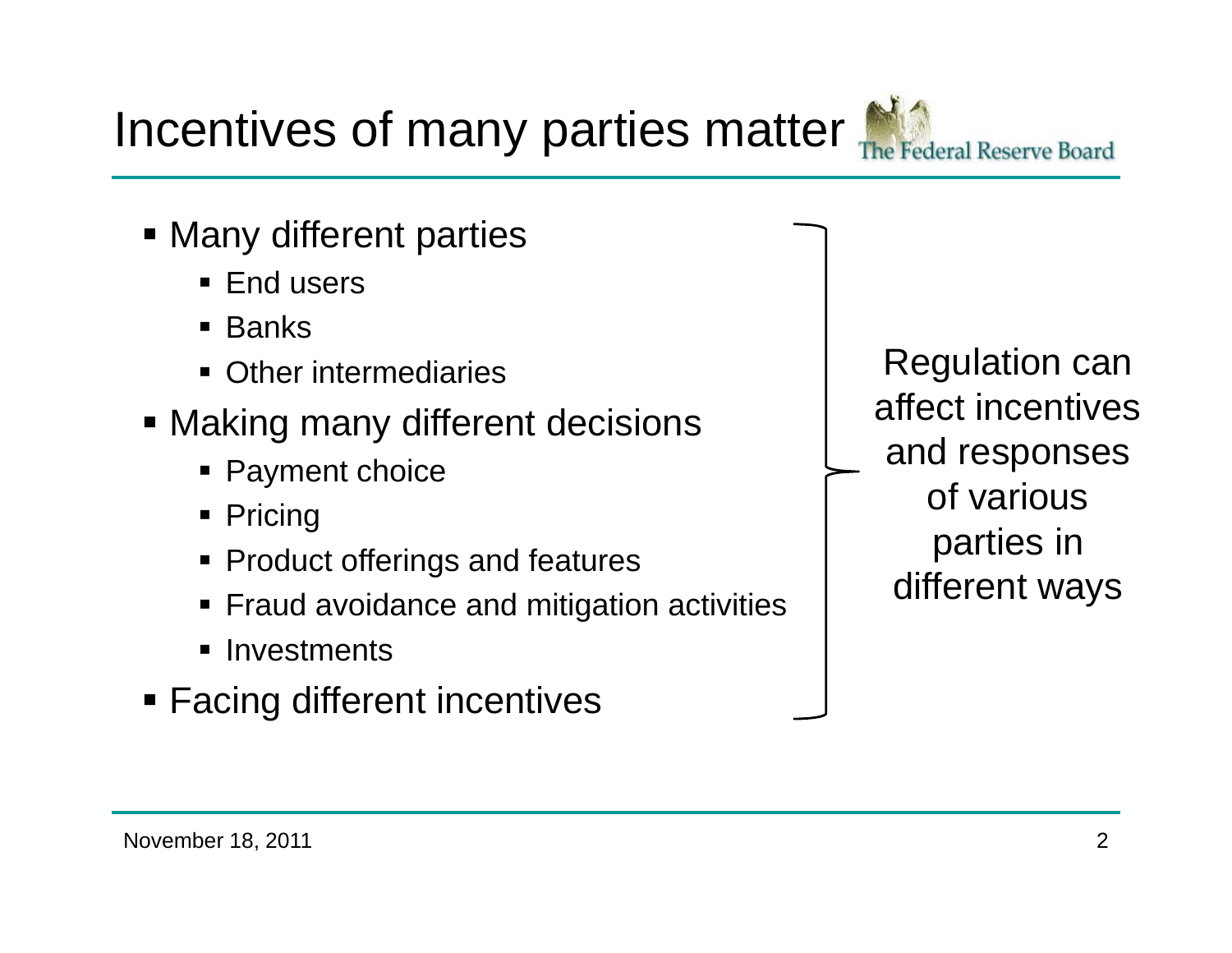

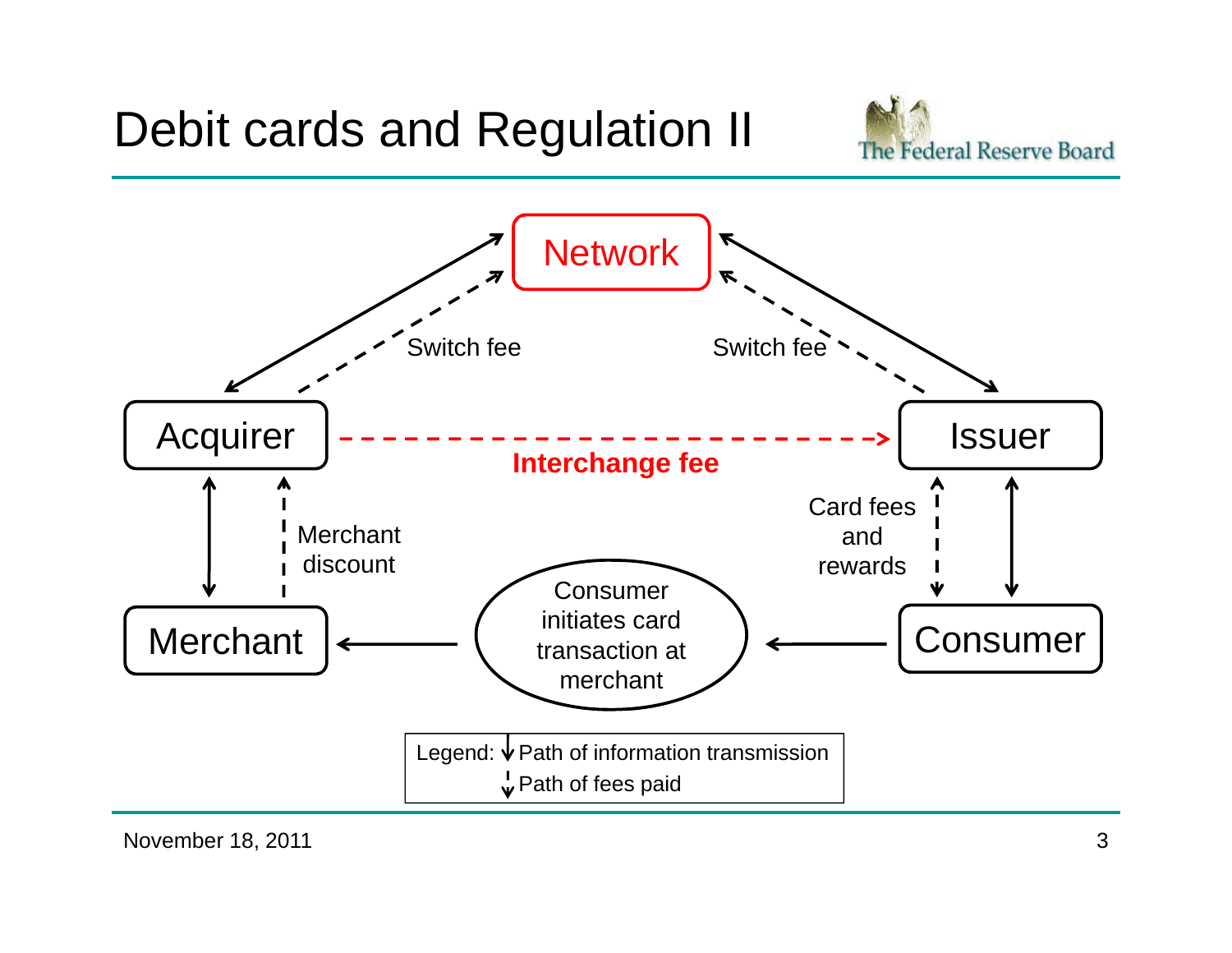

- Two primary forms of authentication for debit card transactions
	- Signature/dual-message
	- PIN/single-message
- Prior to Reg II,

|            | Volume<br>(billions) | Value<br>$($, billions)$ | Average IF<br>\$) | <b>Average IF</b><br>(%) | Average<br>fraud loss<br>(bps) |
|------------|----------------------|--------------------------|-------------------|--------------------------|--------------------------------|
| Signature  | 22.5                 | 836.5                    | 0.56              | 1.53                     | 13                             |
| <b>PIN</b> | 13.9                 | 554.9                    | 0.23              | 0.58                     | 3                              |

Source: 2009 Interchange Revenue, Covered Issuer Cost, and Covered Issuer and Merchant Fraud Loss Related to Debit Card Transactions (Board of Governors of the Federal Reserve System)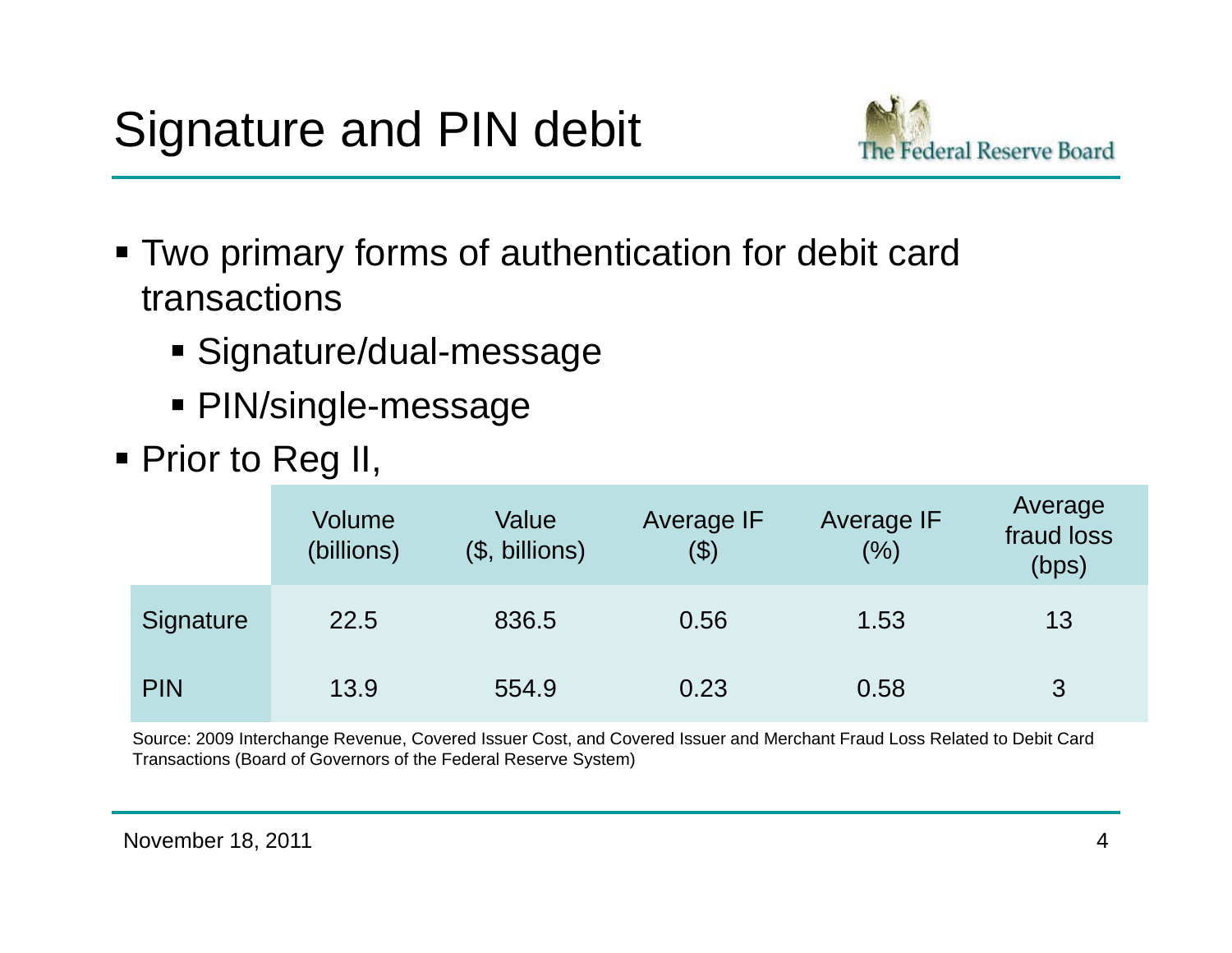

- **Covered issuers are permitted to receive interchange fees** up to 21 cents  $+5$  bps
	- Applies to issuers with consolidated assets > \$10 billion
	- **Implies interchange fee of 23 cents on \$40 transaction**
	- Allows additional 1 cent under fraud-prevention adjustment
- **Example 1** Limitation on fees applies equally to:
	- All covered issuers
	- All types of transactions (e.g., card-present vs. card-not-present)
	- All forms of authentication (e.g., signature vs. PIN)
- **Question: What are the potential implications of the** common treatment of signature and PIN for \_\_\_\_\_\_\_\_\_\_\_?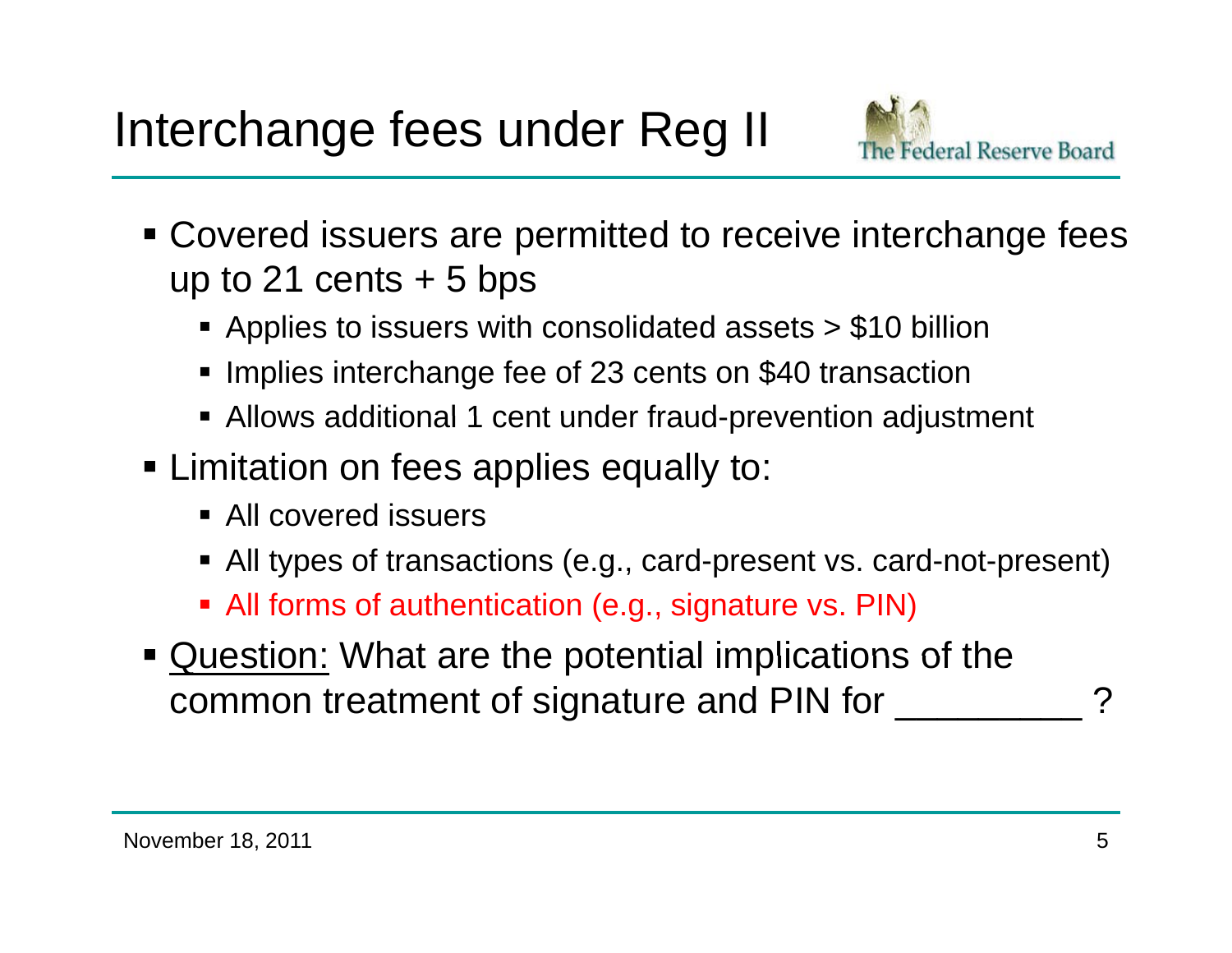Incentives related to sig vs. PIN



- Issuer: Promote sig or PIN
	- **Interchange revenue**
	- Costs
	- **Other margins for adjustment**
- Consumer: Choose sig or PIN
	- Fees (and perks)
	- Convenience
	- **Security and liability**
	- Merchant acceptance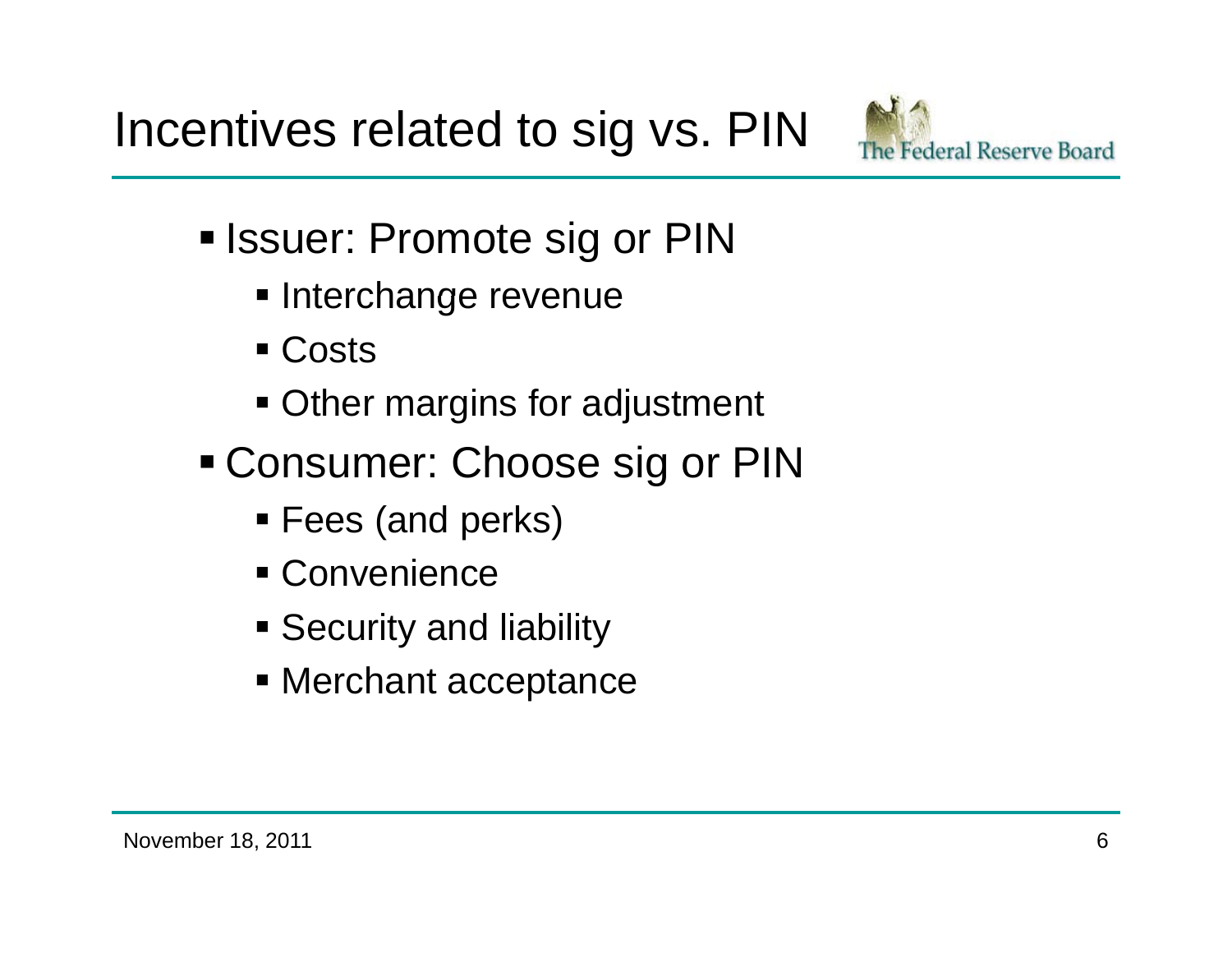

- Acquirer: Pass-through and blending of fees
	- **Responsiveness of merchants**
- Merchant: Accept <u>and</u> encourage sig or PIN
	- Current acceptance practice
	- Cost of acceptance
	- Cost of transactions
	- Convenience
	- **Security and liability**
	- Consumer demand